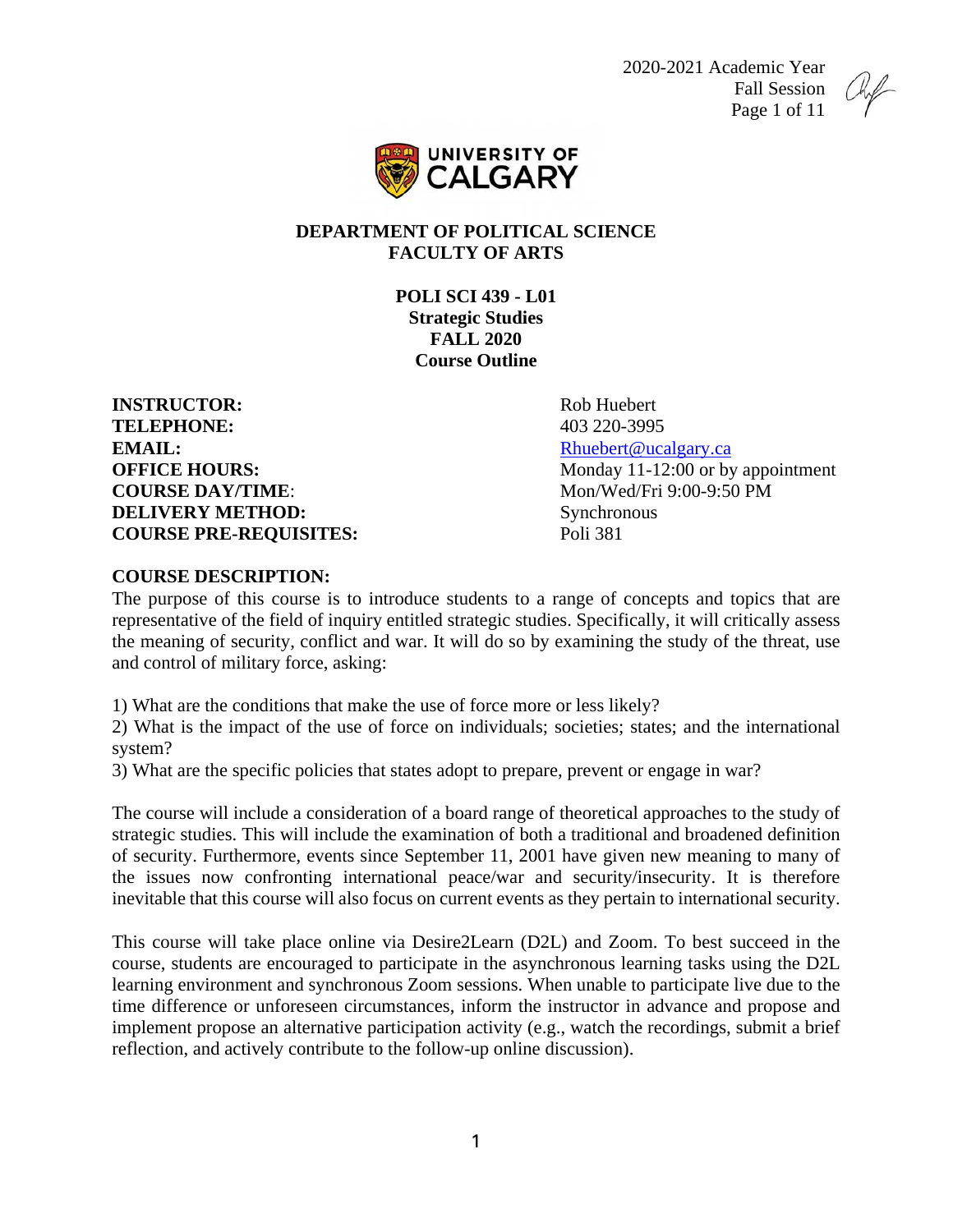## **COURSE OBJECTIVES & LEARNING OUTCOMES:**

The overall course objective is to provide the student with the opportunity to develop the skills and abilities necessary to critically assess the field of strategic studies. This will include an examination of the main concepts of the field as well the main issue areas within the field. A related objective of the course is to provide students with the opportunity to further develop their research, writing and oral skills.

## **REQUIRED TEXTBOOK:**

**Text** - John Baylis, James Wirth and Colin Gray, (eds*) Strategy in the Contemporary World: An Introduction to Strategic Studies* 6th edition. (Oxford: Oxford University Press, 2019).

**Journals** - The following list provides the names of some (but by no means all) of the principle journals in the field of Strategic Studies. Students should develop the habit of staying current in their debates.

*Canadian Military Journal, Foreign Affairs, Foreign Policy, International Affairs, International Journal, International Organization, International Security, International Studies Quarterly, Jane's, Journal of Conflict Resolution, Journal of Military and Strategic Studies, Journal of Peace Research, Strategic Review, Survival* and *World Politics*

#### **Newspapers and New Agencies** -

Al Jazeera http://english.aljazeera.net/HomePage BBC World Service www.bbc.co.uk/worldservice/index.htm Carnegie Endowment for International Peace www.ceip.org/ CNN www.cnn.com Dar Al Hayat www.english.daralhayat.com Department of Defense Interfax News Agency www.interfax-news.com Itar-Tass News Agency www.itar-tass.com National Public Radio www.npr.org The American Enterprise Institute www.aei.org The Brookings Institution www.brookings.org *The Economist* www.economist.com *The Financial Times* www.ft.com *The Guardian* www.guardian.co.uk *The Moscow Times* www.moscowtimes.ru *The New York Times* www.nytimes.com *The Times of India* www.timesofindia.com The United Nations www.un.org The Washington Post www.washingtonpost.com The White House www.whitehouse.gov/ US Central Intelligence Agency www.cia.gov/index/html US Department of State www.state.gov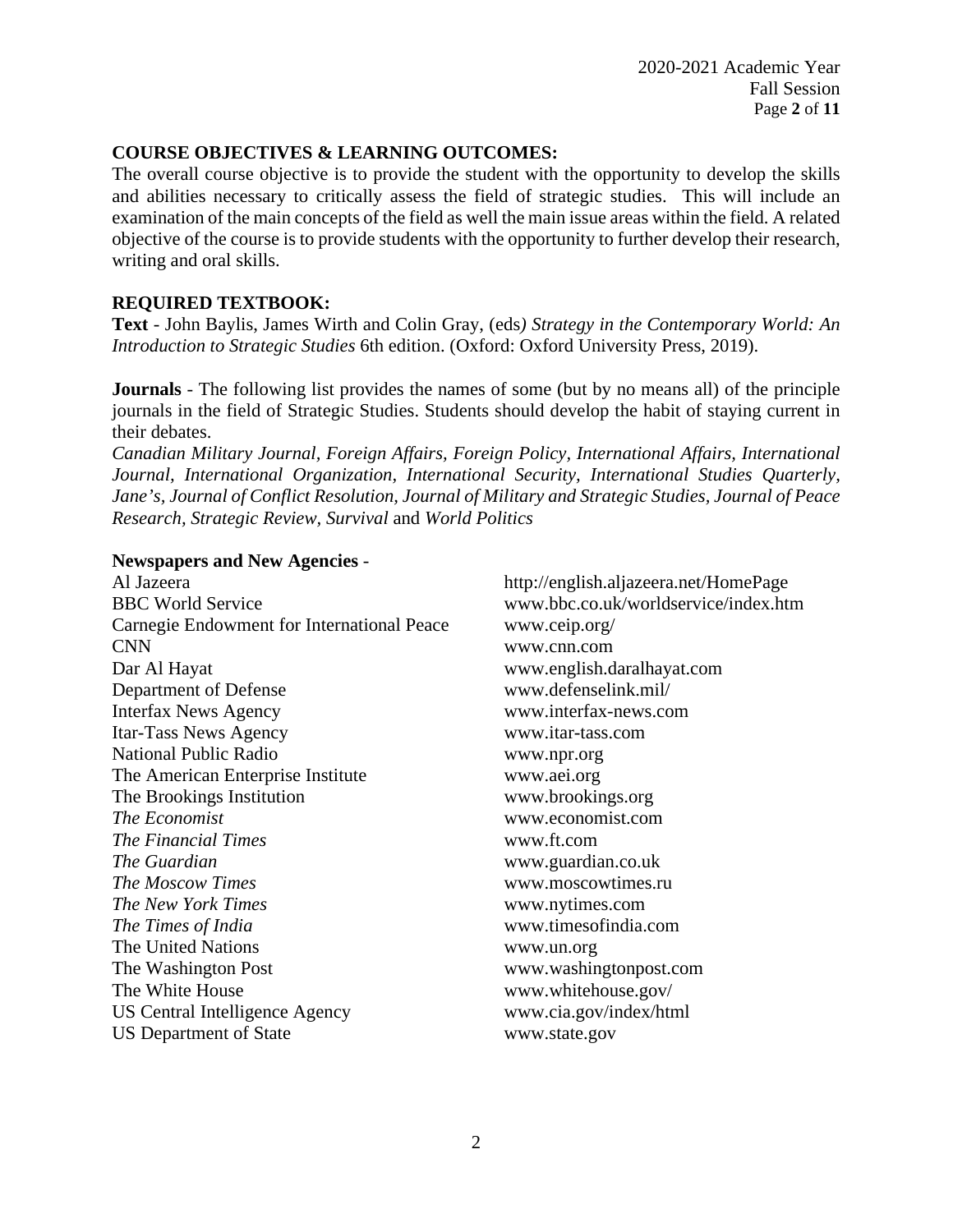**Library Search Engines** - One of the most important electronic aids to research offered by the library can be found on their Research Databases. These pages lists numerous databases that include several that focus on international relations and strategic studies.

Political Science [http://libguides.ucalgary.ca/sb.php?subject\_id=52647] Go to Databases. Strategic Studies [http://libguides.ucalgary.ca/sb.php?subject\_id=52657] Go to Databases.

### **LEARNING TECHNOLOGIES AND REQUIREMENTS:**

There is a D2L site for this course which contains required readings and other relevant class resources and materials (see d2L.ucalgary.ca).

In order to successfully engage in their learning experiences at the University of Calgary, students taking online, remote and blended courses are required to have reliable access to the following technology:

- A computer with a supported operating system, as well as the latest security, and malware updates;
- A current and updated web browser;
- Webcam (built-in or external);
- Microphone and speaker (built-in or external), or headset with microphone;
- Current antivirus and/or firewall software enabled;
- Broadband internet connection.

Most current laptops will have a built-in webcam, speaker and microphone.

| <b>ASSIGNMENT</b>                  | <b>MARK</b> | <b>DUE DATES</b>       |
|------------------------------------|-------------|------------------------|
| <b>Research Proposal</b>           | 30%         | Oct 14                 |
| <b>Research Paper</b>              | 40%         | Nov $23$               |
| <b>Registrar Final Examination</b> | 30%         | To be set by registrar |
| Total                              | 00%         |                        |
|                                    |             |                        |

#### **COURSE COMPONENT WEIGHTS AND DUE DATES:**

If a student misses a required course component, please get in touch with the instructor as soon as possible.

#### **ASSIGNMENTS:**

## **PAPER PROPOSAL**

**A paper proposal must be submitted in class on October 11 at the beginning of class through D2L.** The proposal (3-4 pages) must include a clear identification of the question to be addressed in the paper, the methodology to be utilized, and a preliminary list of sources. The overall evaluation will consider both the content and writing of the assignment. Proposals submitted late will be penalized .5 of a mark per day. (eg. if the assignment is late and it receives an 20/30 it will be marked down to 19.5/30. If it is late, a second day it will be given a 19/30 and so forth).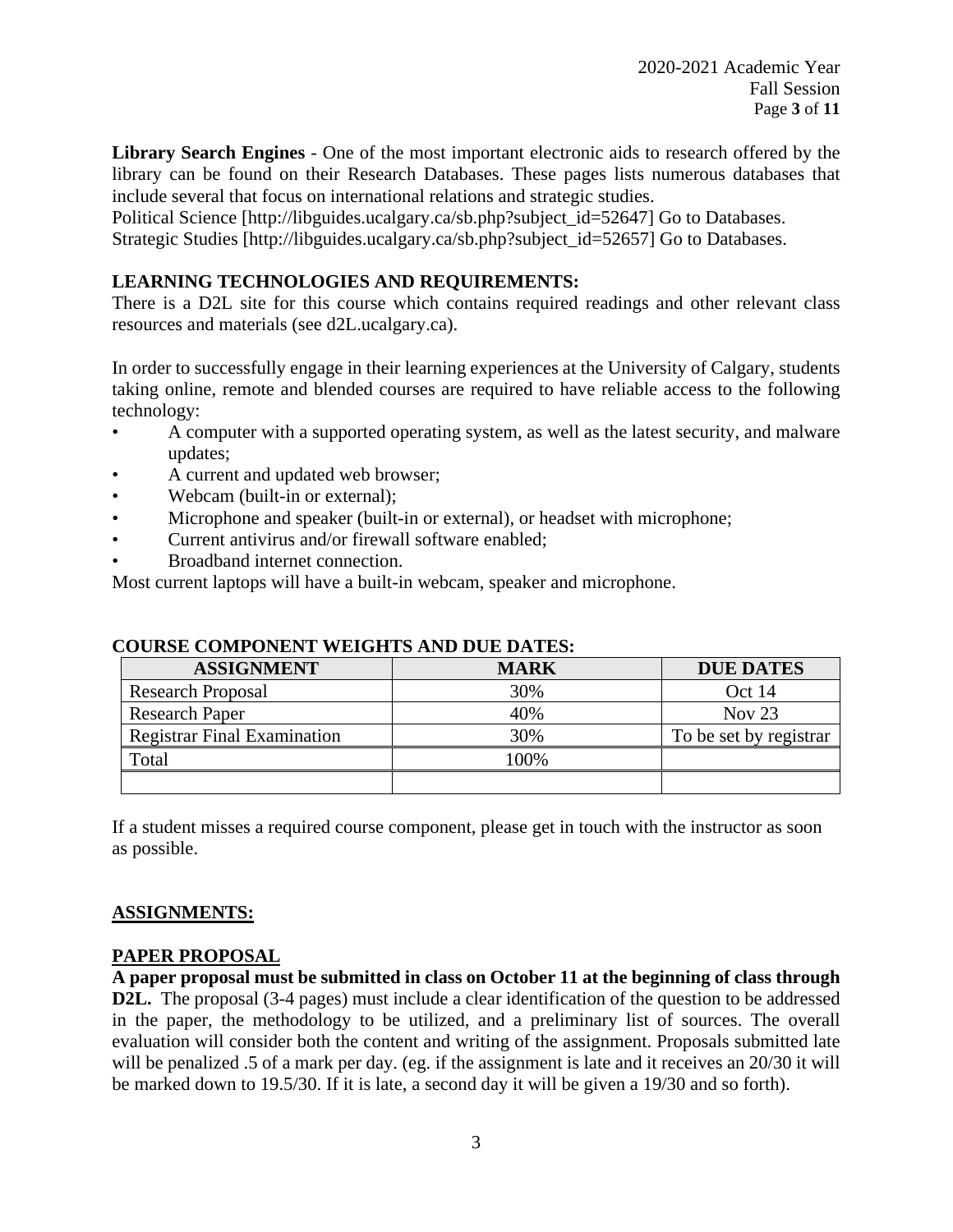## **RESEARCH PAPER**

Students will be required to write one major research essay on a subject of their own choosing (suggestions will be provided) and is **due at the beginning of class on November 23 to be submitted through D2L**. This paper (15 pages) is to provide an analytical study of an aspect of strategic studies. Students will be given potential paper topics but are encouraged to develop their own ideas. The overall evaluation will consider both the content and writing of the assignment. Papers submitted late will be penalized 1 mark out of 40 per day. (e.g. if the assignment is one day late and it receives a 30/40 it will be marked down to 29/40. If it is two days late, it will be given a 28/40).

#### **WRITING STATEMENT**

Written assignments are required in this course and the quality of writing skills, including but not limited to such elements as grammar, punctuation, sentence structure, clarity, citation, and organization, will be taken into account in the determination of grades. Students are encouraged to make use of the services offered through Writing Support Services in the Student Success Centre (3rd floor of the Taylor Family Digital Library) or at [http://www.ucalgary.ca/ssc/writing-support.](http://www.ucalgary.ca/ssc/writing-support)

# **CLASS PARTICIPATION**

There is no mark for class participation, but students will be expected to come to class prepared for discussion. This means staying up with the readings and current affairs as it may concern the subject of the course. Students must also be prepared to be called upon to offer their assessment of the issues being discussed*.* 

## **REGISTRAR FINAL EXAMINATION**

The last assignment is the final exam and will be scheduled by the Office of the Registrar between December 12-23, 2020. It is an open-book exam that will consist of 3 long answer essay based questions and once completed to **be submitted to the D2L Dropbox**. Students will have 3 hours to complete the exam (2 hour exam with an additional 1 hour for technological issues for a maximum of 3 hours) and they will have access to the exam for the 24-hour block (as scheduled by the Registrar).

## **GRADE SCALE**

| $A+= 90-100$ | $B+ = 75-78$ | $C+= 65-68$ | $D+ = 55-58$ |
|--------------|--------------|-------------|--------------|
| $A = 80-89$  | $B = 70-74$  | $C = 60-64$ | $D = 50-54$  |
| $A - 79$     | $B - 59$     | $C = 59$    | $= 0 - 49$   |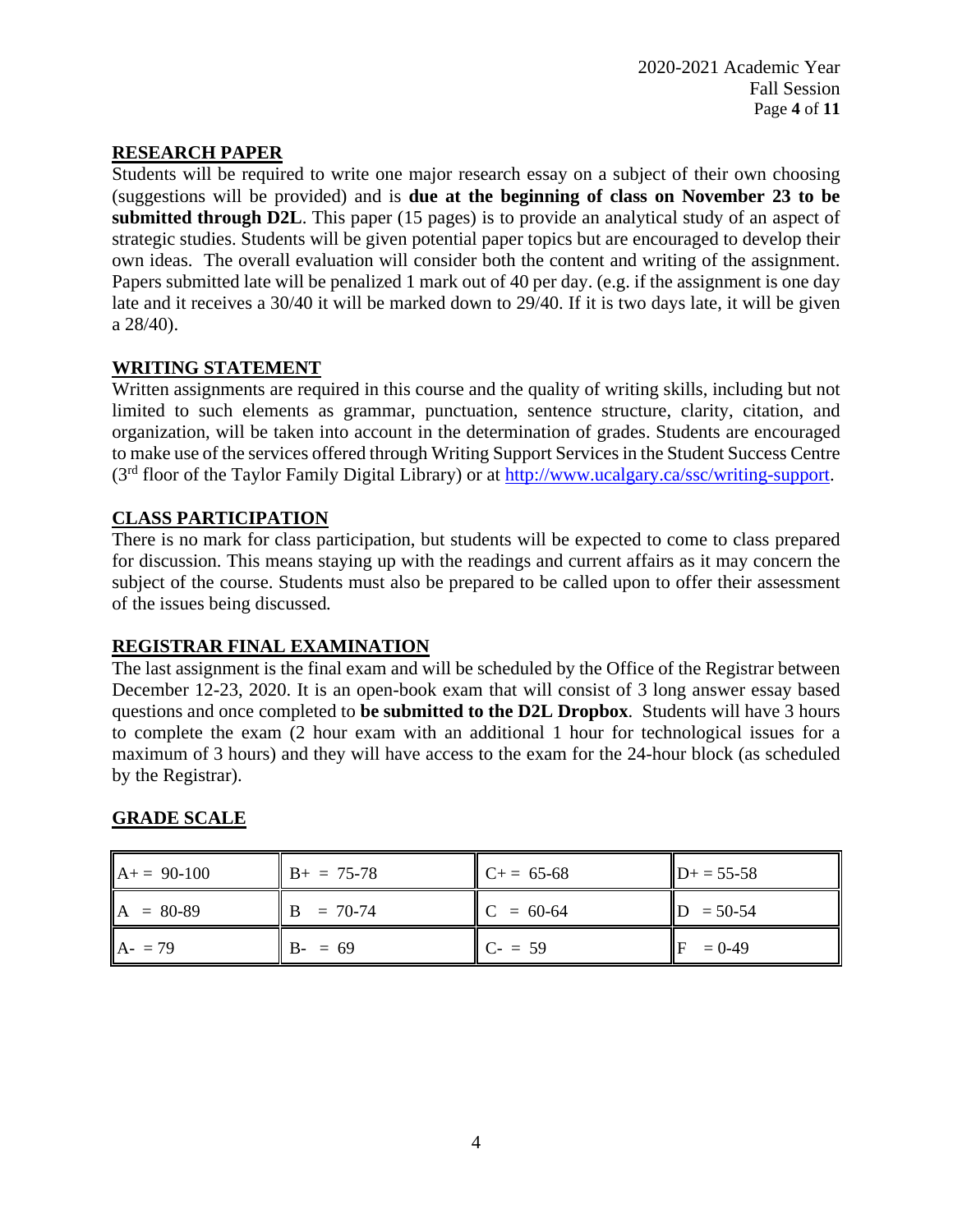**COURSE SCHEDULE & TOPICS**: The schedule is tentative and may change as the need arises.

| <b>DATE</b>         | <b>TOPIC</b>                                                 |
|---------------------|--------------------------------------------------------------|
| <b>Sept 9-14</b>    | <b>Introduction</b>                                          |
| <b>Sept 16-30</b>   | <b>Understanding the Nature of the Field</b>                 |
| <b>Oct 2-16</b>     | <b>Understanding Security, Conflict And War</b>              |
| <b>Oct 19-Nov 6</b> | <b>Understanding the Use of Force – State Actors</b>         |
| <b>Nov 8-14</b>     | <b>Mid-term Break</b>                                        |
| <b>Nov 16-20</b>    | Understanding the Use of Force – State Actors (cont,)        |
| <b>Nov 23-Dec 7</b> | Understanding the Use of Force – Non State Actors (continue) |
| Dec 9               | <b>Exam Review</b>                                           |

# **INSTRUCTOR GUIDELINES:**

Students requiring assistance are encouraged to speak to the instructor during class or their office hours. Should you wish to meet outside of office hours, please telephone or email to make an appointment. It is to the student's advantage to keep such appointments. All meetings will be held virtually.

Email is a common form of communication but it is not always the most effective way of answering student questions. If you cannot make office hours, please request a one on one meeting outside of these hours, to be held virtually.

## **COURSE OUTLINE AND READINGS — additional readings may be assigned.**

It should be noted that guest speakers sometime become available at short notice. Also international events such as the outbreak of conflict will also require attention in class. This means for some years not all elements of the outline have been covered. If this happens, students will not be responsible on the final exam for the material not covered in class. There are also times in which the instructor may be absent due to research requirements. In such instances the lecture will be pre-taped and played for viewing.

1. **INTRODUCTION**: These lectures will outline the major elements of the course. Included will be a discussion of the modes of evaluations and other housekeeping requirements. Following this, a general overview of some of the main elements of strategic studies will be presented.

## **Core Issue**: **How can we** *critically think* **about strategic studies?**

- i) Overview and objectives of the course;
- ii) Understanding strategic studies as a social science;
- iii) Engaging in research in strategic studies.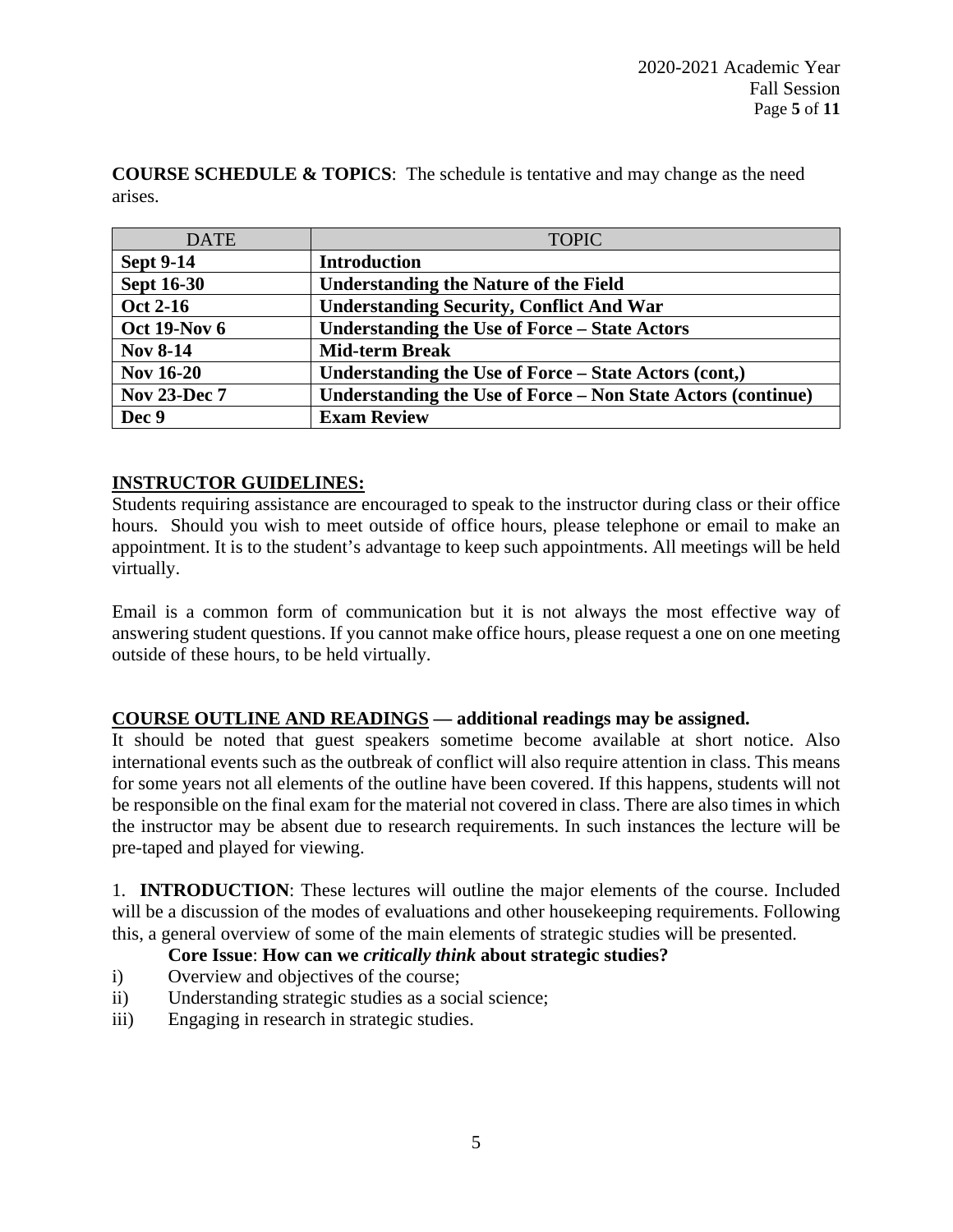2. **UNDERSTANDING THE NATURE OF FIELD** — The main focus of this lecture will be to provide the student with an overview of the nature of the field. Until the end of the Cold War there had been considerable agreement as to what constitutes the field of "strategic studies". However, since then, this agreement has been challenged first by the collapse of the bi-polar system and then by the events following the attacks of September 11, 2001 and the aftermath. Thus, our main focus will be on understanding the traditional meaning of strategic studies followed by an examination of the new approaches to the field.

### **Core Issue: What are the strengths and weaknesses of the foundations of the study of Strategic Studies?**

- i) Development of the Field of Study why is this important?
- ii) Nature of the Field why should we care?

#### *Text Readings:*

John Baylis and James Wirtz, "Introduction"; Beatrice Heuser, "The History of the Practise of Strategy from Antiquity to Napoleon,"; Thomas Mahnken, "Strategic Theory;"; James Wirtz, "A New Agenda for Security and Strategy,"; Columba Peoples, "Strategic Studies and it Critics,"; Colin Gray and Jeannie Johnson, "The Practise of Strategy,"; and Lawrence Freedman "Does Strategic Studies have a Future?" in Baylis *et al*, *Strategy.*

#### *Reserve Readings:*

Stephen Walt, "The Renaissance of Security Studies" *International Studies Quarterly* 35 (1991):211-239, [http://www.jstor.org/stable/2600471].

#### 3. **UNDERSTANDING SECURITY, CONFLICT AND WAR IN THE POST-COLD WAR**

**WORLD** — The main challenge to the field of strategic studies has come in our understanding of the key concepts of security, conflict and war. When we talk of security, whose security are we talking of? What is the nature of this security? And how can it best be attained? How do we understand what is conflict and war? Has the end of the Cold War changed the nature of conflict and war? A key objective of this section will be to undertake a critical evaluation and comparison of the different theoretical approaches to the understanding of these concepts

#### **Core Issue: How do we understand Security, Conflict and War?**

- i) Theoretical Debates;
- ii) Types of Security Traditional; Human; Environmental;
- iii) War and Conflict.

#### *Text Readings:*

John Garnett, "The Causes of War and the Conditions of Peace,"; Michael Sheehan, "The Evolution of Modern Warfare,"; Amitav Acharya and Jiajie He, "Strategic Studies: The West and Rest," in Baylis *et al*, *Strategy*.

#### *Reserve Readings:*

Pettersson, Therése, and Peter Wallensteen. "Armed Conflicts, 1946–2014." *Journal of Peace Research* 52, no. 4 (2015): 536-50. [http://www.jstor.org/stable/24557437].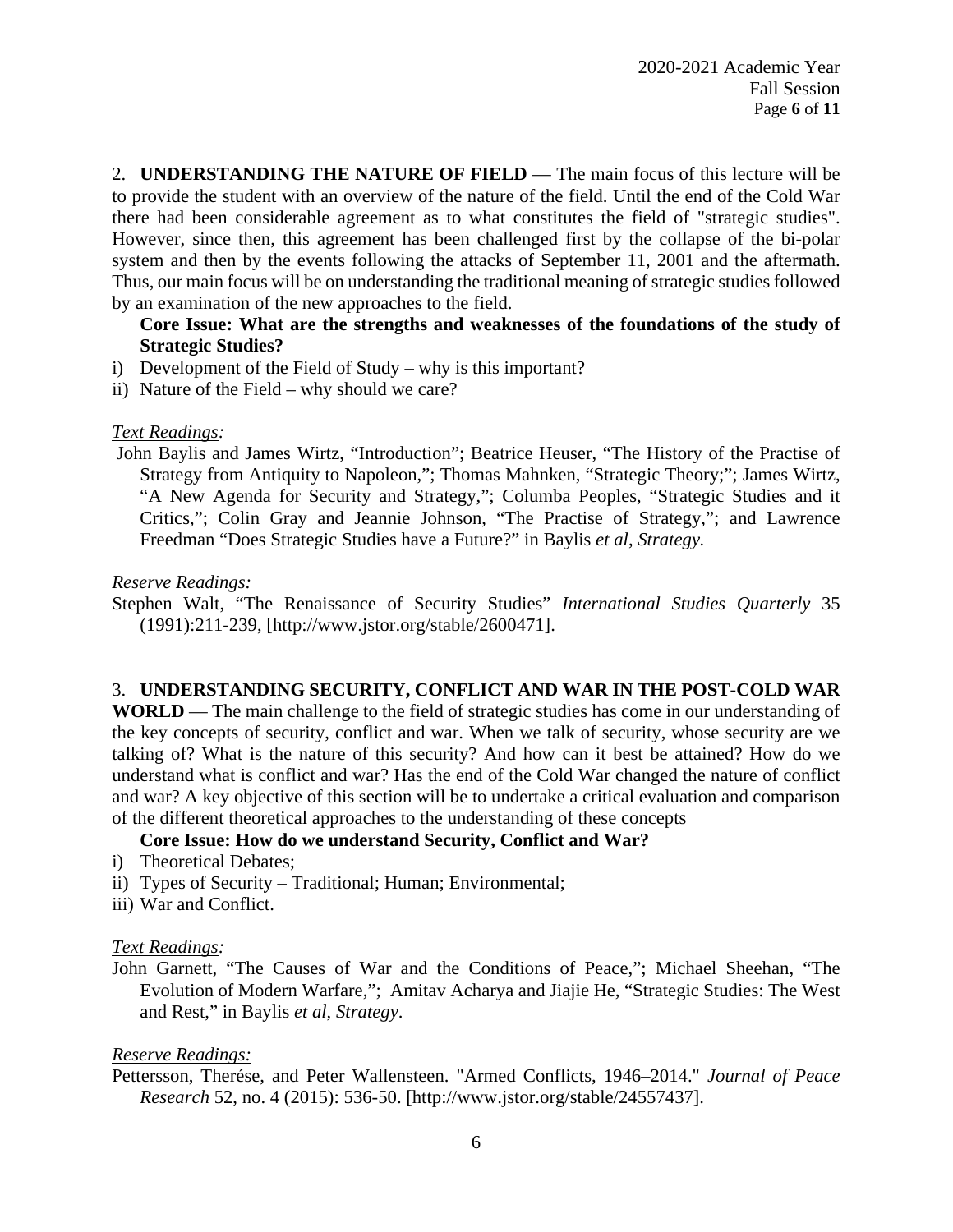*D2L*

David Mutimer: Critical Studies: A Schismatic History,"; Caroline Kennedy-Pipe, "Gender and Security,"; Randolph Persaud, "Human Security,"; Jon Barnett and Geoff Dabelko, "Environmental Security," in Alan Collins (ed.). Contemporary Security Studies (Oxford: Oxford University Press, 2019).

4. **UNDERSTANDING THE USE OF FORCE – STATE ACTORS:** The employment or threat of employment of deadly force is the ultimate action of a state. Throughout the Cold War, the *threat* of the use of nuclear weapons was the core security policy of the superpowers and their allies. Studied as deterrence theory, the main question was how to avoid a nuclear war in a bipolar world of opposing systems. The end of the Cold War has reduced the threat of nuclear war. However, the nuclear programmes of countries such as North Korea, India and Pakistan show that many states still see utility in nuclear weapons. It has also become clear that the use of non-nuclear military force has not diminished. Some would argue has actually increased. One the core issues that is now facing western states is the use of force to intervene. Some of these interventions are made on the grounds of humanitarian motives while other actions have been based on the concept of pre-emption. How can we understand these actions? In addition, many of the most powerful states in the system – US, UK, Russia still use war as means to achieve policy objectives. How is modern war to be understood?

### **Core Issue: How can we understand the use (actual/potential) of force by states?**

- i) The use of Force;
- ii) Deterrence Theory;
- iii) The role of Nuclear Weapons in international security/insecurity;
- iv) Military Intervention;
- v) Modern War Iraq, Afghanistan, Georgia, Ukraine;
- vi) Hybrid War.

#### *Text Readings:*

Eliot Cohen, "Technology and Warfare,"; Roger George, "Intelligence and Strategy, Colin Gray, "Strategy and Defence Planning,"; C. Dale Walton, "The Second Nuclear Age: Nuclear Weapons in the 21<sup>st</sup> Century,"; John Baylis, "The Control of Weapons of Mass Destruction,"; John Ferris, "Conventional Power and Contemporary Warfare,"; Daniel Moran, "Geography and Stategy," Sheena Chestnut Greitens, "Humanitarian Intervention and Peace Operations,"; John Sheldon, "The Rise of Cyberpower,"; Stefanie Ortmann and Nick Whittaker, "Geopolitics and Grand Strategy," all in Baylis *et al*, *Strategy.*

5. **UNDERSTANDING THE USE OF FORCE – NON-STATE ACTORS: INTERNATIONAL TERRORISM:** One of the leading issues of concern in the current international system is international terrorism and the response to it. This section will examine the nature of international terrorism and terrorists. What causes terrorism? How dangerous is it? What has been the response to it?

#### **Core Issue: What is the threat(s) posed by international terrorism?**

#### *Text Readings:*

James Kiras, "Irregular Warfare: Terrorism and Insurgency," in Baylis *et al*, *Strategy*.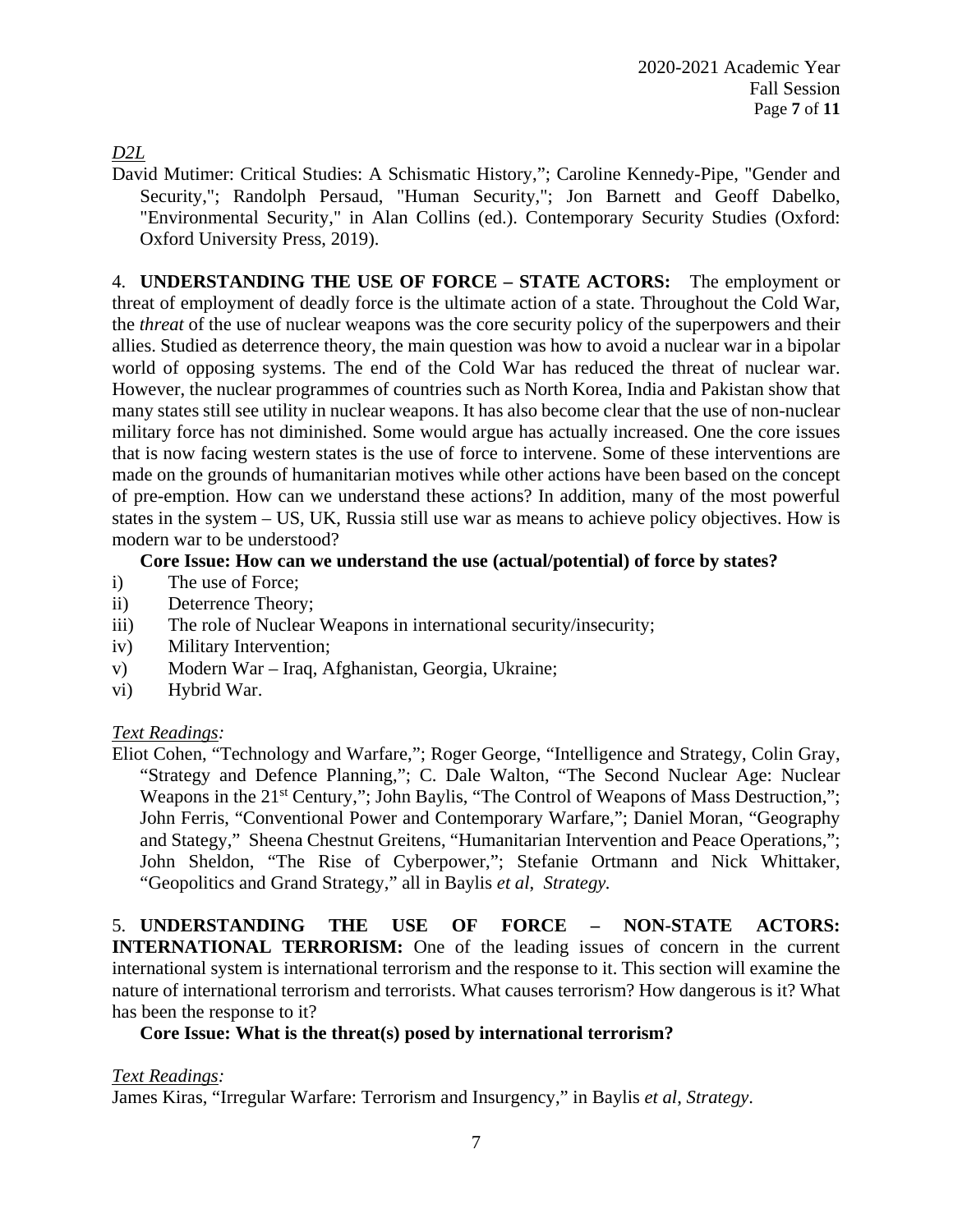## **IMPORTANT POLICIES AND INFORMATION**

#### **Supporting Documentation and the Use of a Statutory Declaration**

As stated in the University Calendar:

Students may be asked to provide supporting documentation for an exemption/special request. This may include, but is not limited to, a prolonged absence from a course where participation is required, a missed course assessment, a deferred examination, or an appeal. Students are encouraged to submit documentation that will support their situation. Supporting documentation may be dependent on the reason noted in their personal statement/explanation provided to explain their situation. This could be medical certificate/documentation, references, police reports, invitation letter, third party letter of support or a statutory declaration etc. The decision to provide supporting documentation that best suits the situation is at the discretion of the student. Students cannot be required to provide specific supporting documentation, such as a medical note.

Students can make a Statutory Declaration as their supporting documentation (available at [ucalgary.ca/registrar\)](http://www.ucalgary.ca/registrar). This requires students to make a declaration in the presence of a Commissioner for Oaths. It demonstrates the importance of honest and accurate information provided and is a legally binding declaration. Several registered Commissioners for Oaths are available to students at no charge, on campus. For a list of locations to access a Commissioners for Oaths, visit [ucalgary.ca/registrar\)](http://www.ucalgary.ca/registrar).

Falsification of any supporting documentation will be taken very seriously and may result in disciplinary action through the Academic Discipline regulations or the Student Non-Academic Misconduct policy.

This statement is accessible at:<https://www.ucalgary.ca/pubs/calendar/current/m-1.html>

#### **Absence From a Mid-term Examination**

Students who are absent from a scheduled term test or quiz for legitimate reasons are responsible for contacting the instructor via email within 48 hours of the missed test to discuss alternative arrangements. A copy of this email may be requested as proof of the attempt to contact the instructor. Any student who fails to do so forfeits the right to a makeup test.

#### **Deferral of a Final Examination**

Deferral of a final examination can be granted for reasons of illness, domestic affliction, and unforeseen circumstances, as well as to those with three (3) final exams scheduled within a 24 hour period. Deferred final exams will not be granted to those who sit the exam, who have made travel arrangements that conflict with their exam, or who have misread the examination timetable. The decision to allow a deferred final exam rests not with the instructor but with Enrolment Services. Instructors should, however, be notified if you will be absent during the examination. The Application for Deferred Final Exam, deadlines, requirements and submission instructions can be found on the Enrolment Services website at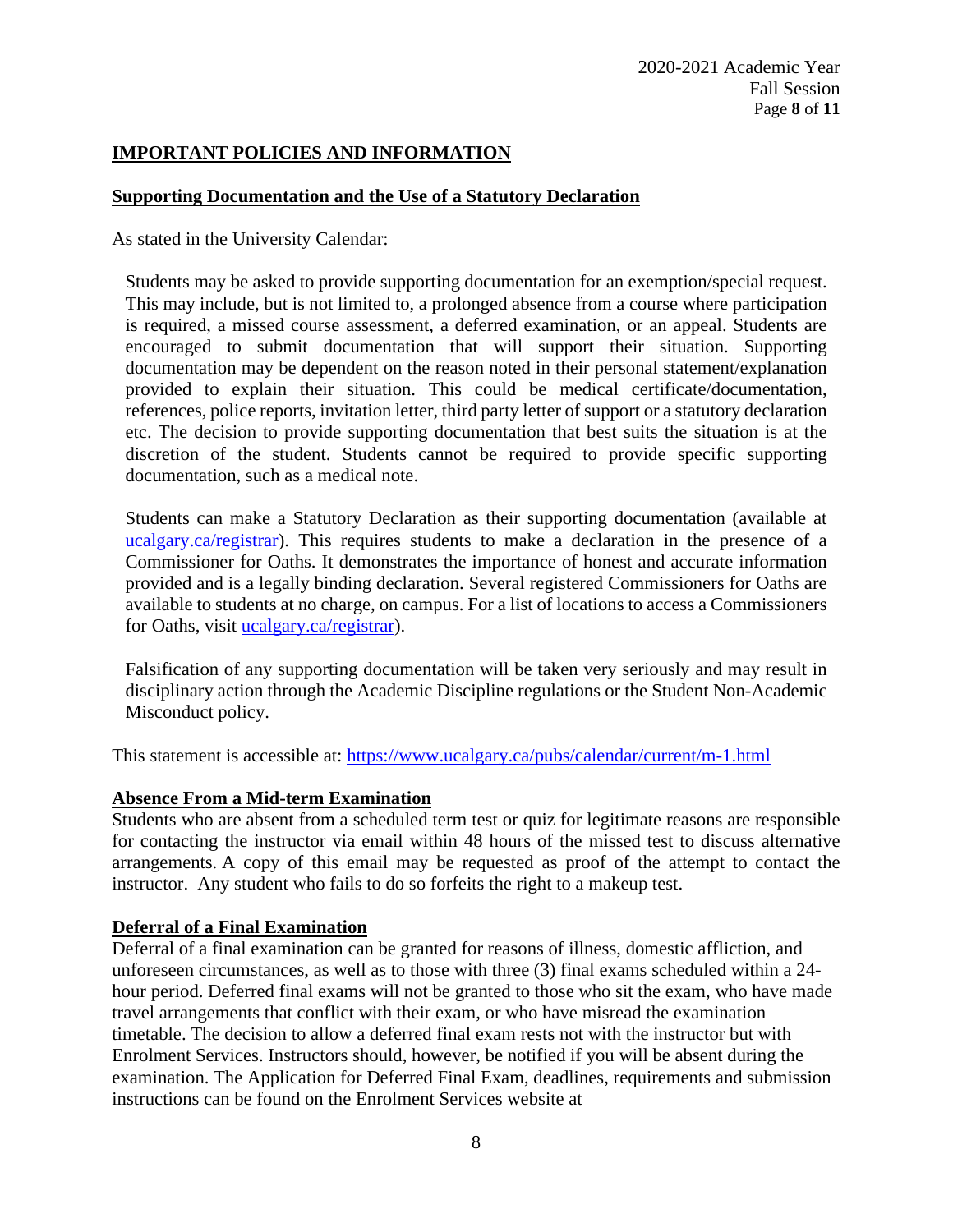[https://www.ucalgary.ca/registrar/exams/deferred-exams.](https://www.ucalgary.ca/registrar/exams/deferred-exams)

### **Appeals**

If a student has a concern about the course or a grade they have been assigned, they must first discuss their concerns with the instructor. If this does not resolve the matter, the student then proceed with an academic appeal. The first step in an academic appeal is to set up a meeting with the Department Head. Appeals must be requested within 15 days of receipt of the graded assignment.

#### **University Regulations**

Students are responsible for familiarizing themselves with the University policies found in the Academic Regulations sections of the Calendar at [www.ucalgary.ca/pubs/calendar/current/academic-regs.html.](http://www.ucalgary.ca/pubs/calendar/current/academic-regs.html)

### **Student Accommodations**

Students seeking an accommodation based on disability or medical concerns should contact Student Accessibility Services; SAS will process the request and issue letters of accommodation to instructors. For additional information on support services and accommodations for students with disabilities, visit [www.ucalgary.ca/access/.](http://www.ucalgary.ca/access/)

Students who require an accommodation in relation to their coursework based on a protected ground other than disability should communicate this need in writing to their Instructor.

The full policy on Student Accommodations is available at [http://www.ucalgary.ca/policies/files/policies/student-accommodation-policy.pdf.](http://www.ucalgary.ca/policies/files/policies/student-accommodation-policy.pdf)

## **Plagiarism and Other Forms of Academic Misconduct**

Academic misconduct in any form (e.g. cheating, plagiarism) is a serious academic offence that can lead to disciplinary probation, suspension or expulsion from the University. Students are expected to be familiar with the standards surrounding academic honesty; these can be found in the University of Calgary calendar at [http://www.ucalgary.ca/pubs/calendar/current/k.html.](http://www.ucalgary.ca/pubs/calendar/current/k.html) Such offences will be taken seriously and reported immediately, as required by Faculty of Arts policy.

#### **Required Access to Technology**

Please see the University's resource page at [https://ucalgary.service-ow.com/it?id=kb\\_article&sys\\_id=86e7438013753ac06f3afbb2e144b031](https://ucalgary.service-ow.com/it?id=kb_article&sys_id=86e7438013753ac06f3afbb2e144b031)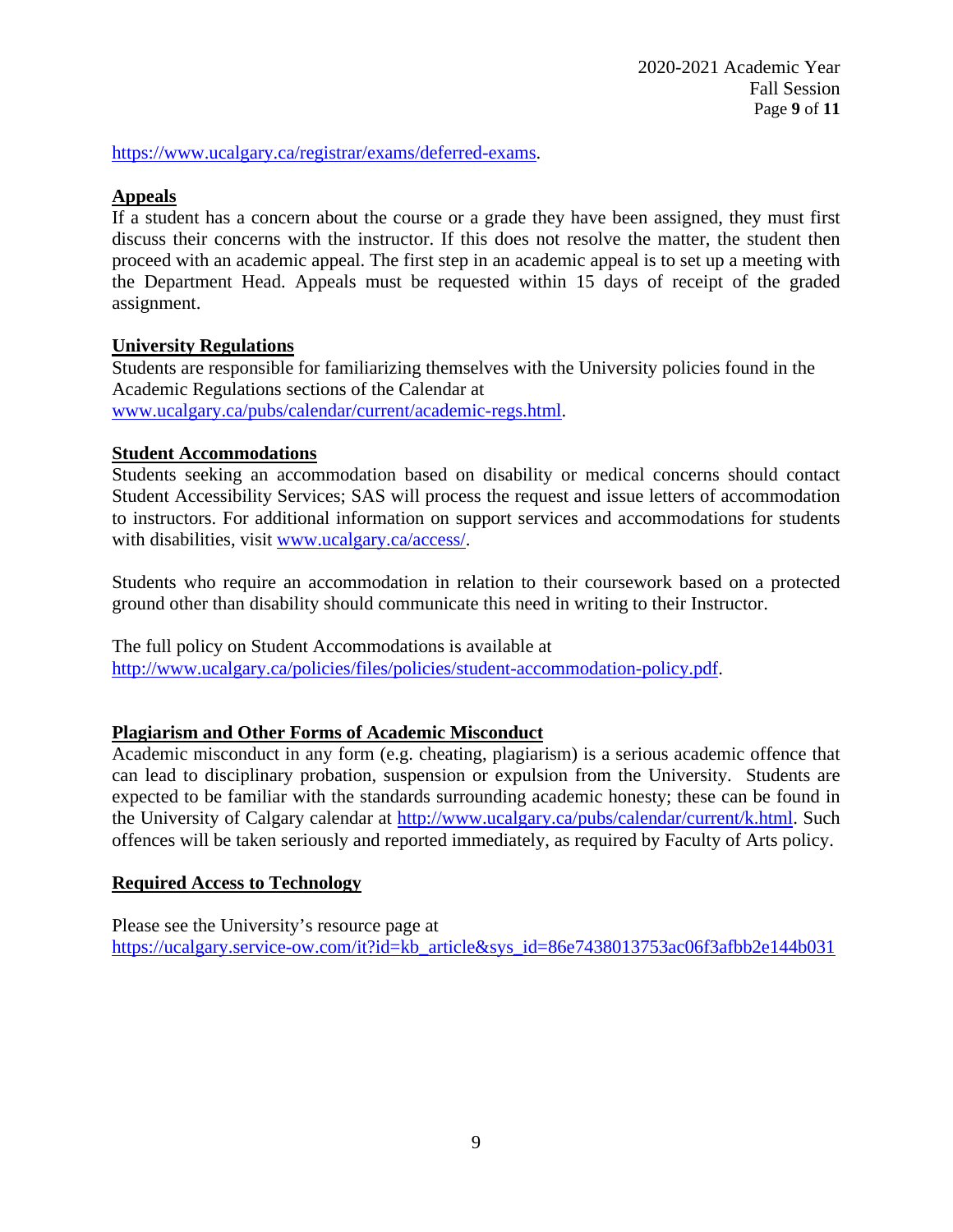## **Copyright Legislation**

As stated in the University of Calgary Calendar, Academic Regulations, "students are required to read the University of Calgary policy on Acceptable Use of Material Protected by Copyright and requirements of the copyright act to ensure they are aware of the consequences of unauthorised sharing of course materials (including instructor notes, electronic versions of textbooks etc.). Students who use material protected by copyright in violation of this policy may be disciplined under the Non-Academic Misconduct Policy."

[https://www.ucalgary.ca/policies/files/policies/acceptable-use-of-electronic-resources-and](https://www.ucalgary.ca/policies/files/policies/acceptable-use-of-electronic-resources-and-information-policy.pdf)[information-policy.pdf](https://www.ucalgary.ca/policies/files/policies/acceptable-use-of-electronic-resources-and-information-policy.pdf) and<https://laws-lois.justice.gc.ca/eng/acts/C-42/index.html>

### **Instructor Intellectual Property**

Course materials created by instructors (including presentations and posted notes, labs, case studies, assignments and exams) remain the intellectual property of the instructor. These materials may NOT be reproduced, redistributed or copied without the explicit consent of the instructor. The posting of course materials to third party websites such as note-sharing sites without permission is prohibited. Sharing of extracts of these course materials with other students enrolled in the course at the same time may be allowed under fair dealing.

### **Freedom of Information and Protection of Privacy (FOIP)**

FOIP legislation requires that instructors maintain the confidentiality of student information. In practice, this means that student assignment and tests cannot be left for collection in any public place without the consent of the student. It also means that grades cannot be distributed via email. Final exams are kept by instructors but can be viewed by contacting them or the main office in the Department of Political Science. Any uncollected assignments and tests meant to be returned will be destroyed after six months from the end of term; final examinations are destroyed after one year.

#### **Faculty of Arts Program Advising and Student Information Resources**

For program planning and advice, please consult with the Arts Students' Centre by calling 403- 220-3580 or by email at [artsads@ucalgary.ca.](mailto:artsads@ucalgary.ca) You can also visit [arts.ucalgary.ca/advising](http://arts.ucalgary.ca/advising) for program assistance.

For registration (add/drop/swap), paying fees and assistance with your Student Centre, contact Enrolment Services at (403) 210-ROCK [7625].

#### **Important Contact Information**

Faculty of Arts Undergraduate Students' Union Representatives Phone: 403-220-6551 Email: [arts1@su.ucalgary.ca,](mailto:arts1@su.ucalgary.ca) [arts2@su.ucalgary.ca,](mailto:arts2@su.ucalgary.ca) [arts3@su.ucalgary.ca,](mailto:arts3@su.ucalgary.ca) [arts4@su.ucalgary.ca](mailto:arts4@su.ucalgary.ca) Students' Union URL: [www.su.ucalgary.ca](http://www.su.ucalgary.ca/)